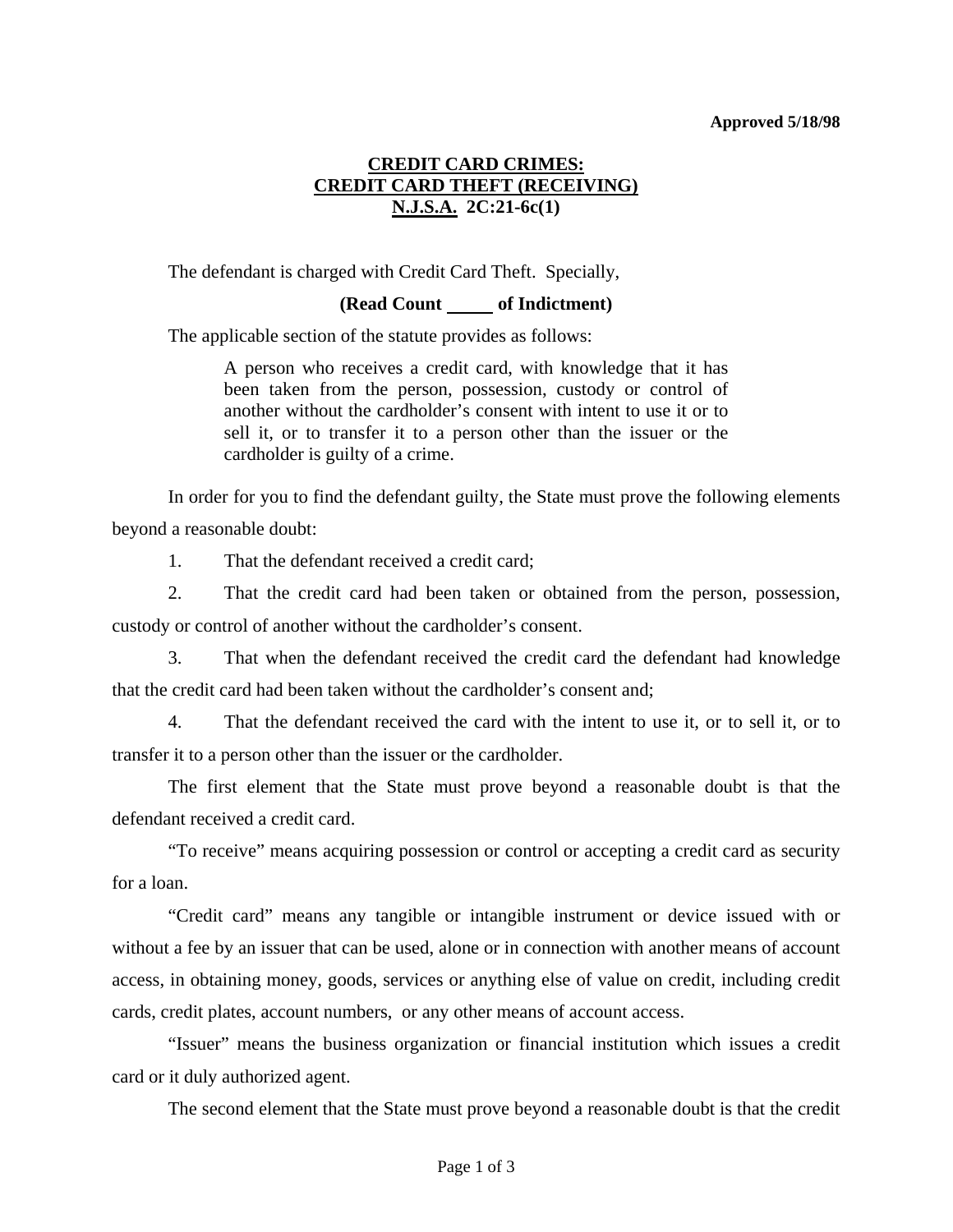#### **CREDIT CARD CRIMES CREDIT CARD THEFT (RECEIVING) N.J.S.A. 2C:21-6c(1)**

 $\overline{a}$ 

card had been taken or obtained from the person, possession, custody or control of another without the cardholder's consent.

 "Cardholder" means the person or organization named on the face of a credit card to whom or for whose benefit the credit card is issued by an issuer.

"Consent" is the voluntary agreement by the cardholder to the taking of the card.

 Proof that defendant had in his/her possession or under his/her control (a) credit cards issued in the names of two or more other persons or, (b) two or more stolen credit cards may give rise to an inference that the defendant received a credit card with knowledge that it was taken or obtained without consent and with an intent to use it, or to sell it, or to transfer it to a person other than the issuer of the cardholder.<sup>[1](#page-0-0)</sup>

 A person acts "knowingly" with respect to a result of his/her conduct if he/she is aware that it is practically certain that his/her conduct will cause such a result. A person acts knowingly with respect to the nature of his/her conduct if he/she is aware that his/her conduct is of that nature. "Knowing," "with knowledge" or equivalent terms have the same meaning.

 Knowledge is a condition of the mind which cannot be seen and can only be determined by inferences from conduct, words or acts. It is not necessary for the State to produce a witness or witnesses who could testify that the defendant acted knowingly.

 The third element that the State must prove beyond a reasonable doubt is that when the defendant received the credit card the defendant had knowledge that the credit card had been taken without the cardholder's consent.

 The fourth element that the State must prove beyond a reasonable doubt is that the defendant received the card with the intent to use it, or to sell it, or to transfer it to a person other than the issuer or the cardholder.

A person "with intent" when he/she does an act with purpose. A person acts purposely

<sup>1</sup> In the appropriate case, the jury may be advised that such inference may be made from the presence of the facts set forth in  $2C:21-6(c)(1)$  if there is a factual basis to do so in the evidence, **State v. Humphrey**, 183 N.J. Super. 580 (Law Div. 1982) or, under State in Interest of L.L.A., 178 N.J. Super 555 (J.D.R.Ct. 1980), but it must be made clear that the inference is permissive, not conclusive; that it must be considered along with all the other evidence in the case; and that it in no way shifts the burden of proof from the defendant. See State v. Bott, 53 N.J. 391 and State v. DiRienzo, 53 N.J. 360 (1969) and particularly the additional instructions and comments to Model Charge 2.271 under <u>N.J.S.A</u>. 2A:139-1. See also N.J.S.A. 2C:1-13e and Evid.R.15.